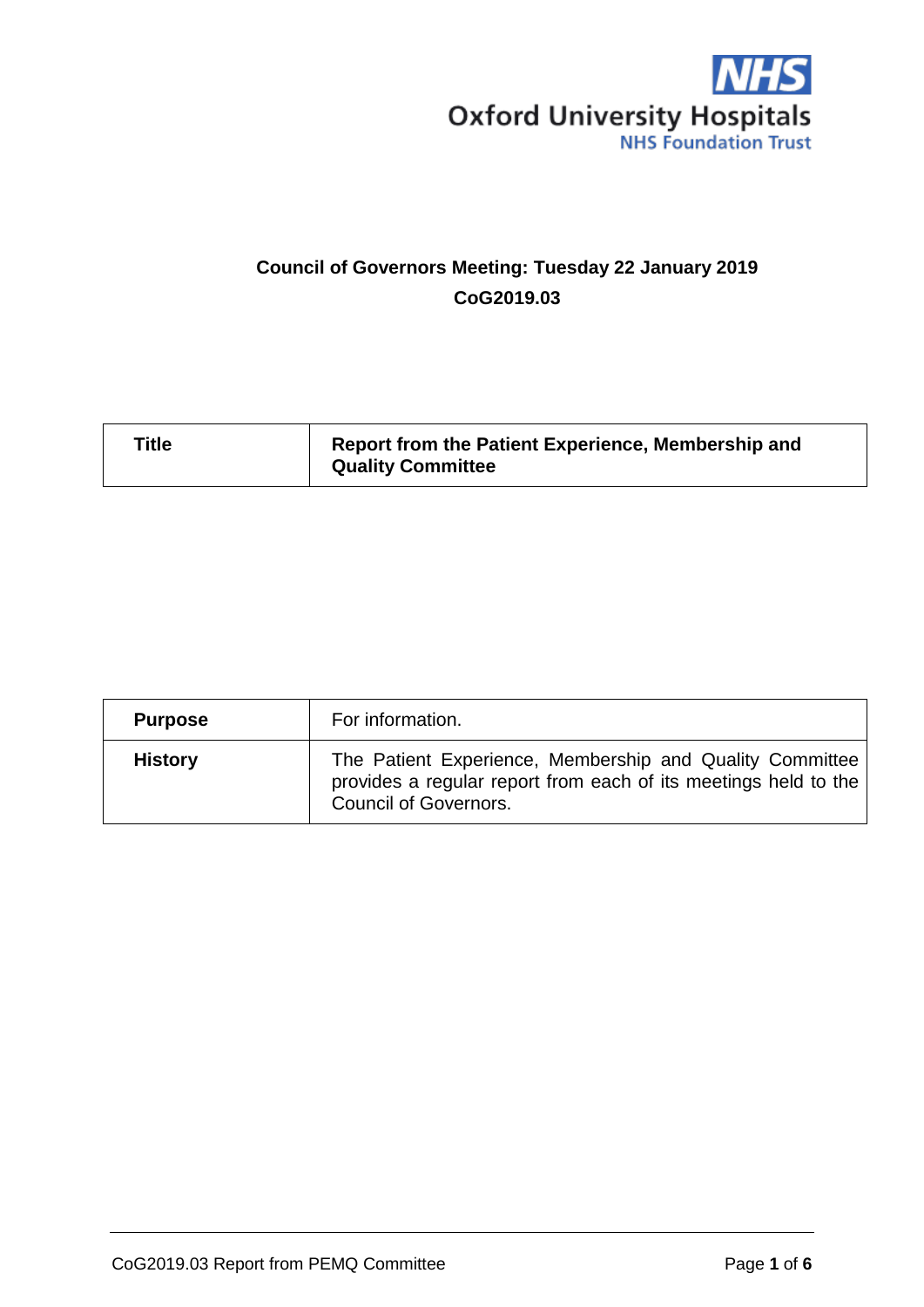#### **Report from Patient Experience, Membership and Quality Committee**

- 1. Since the Council of Governors last met on 20 November 2018, the Patient Experience, Membership and Quality Committee [PEMQ] has met once on 22 November 2018.
- 2. Approved minutes of the meeting held on 27 September 2018 are attached.
- 3. At its meeting in November the Committee received its regular reports from the Quality Committee and an update on membership which included benchmarking of election turnout with other Trusts. In addition the committee reviewed its terms of reference and planned committee business for 2019.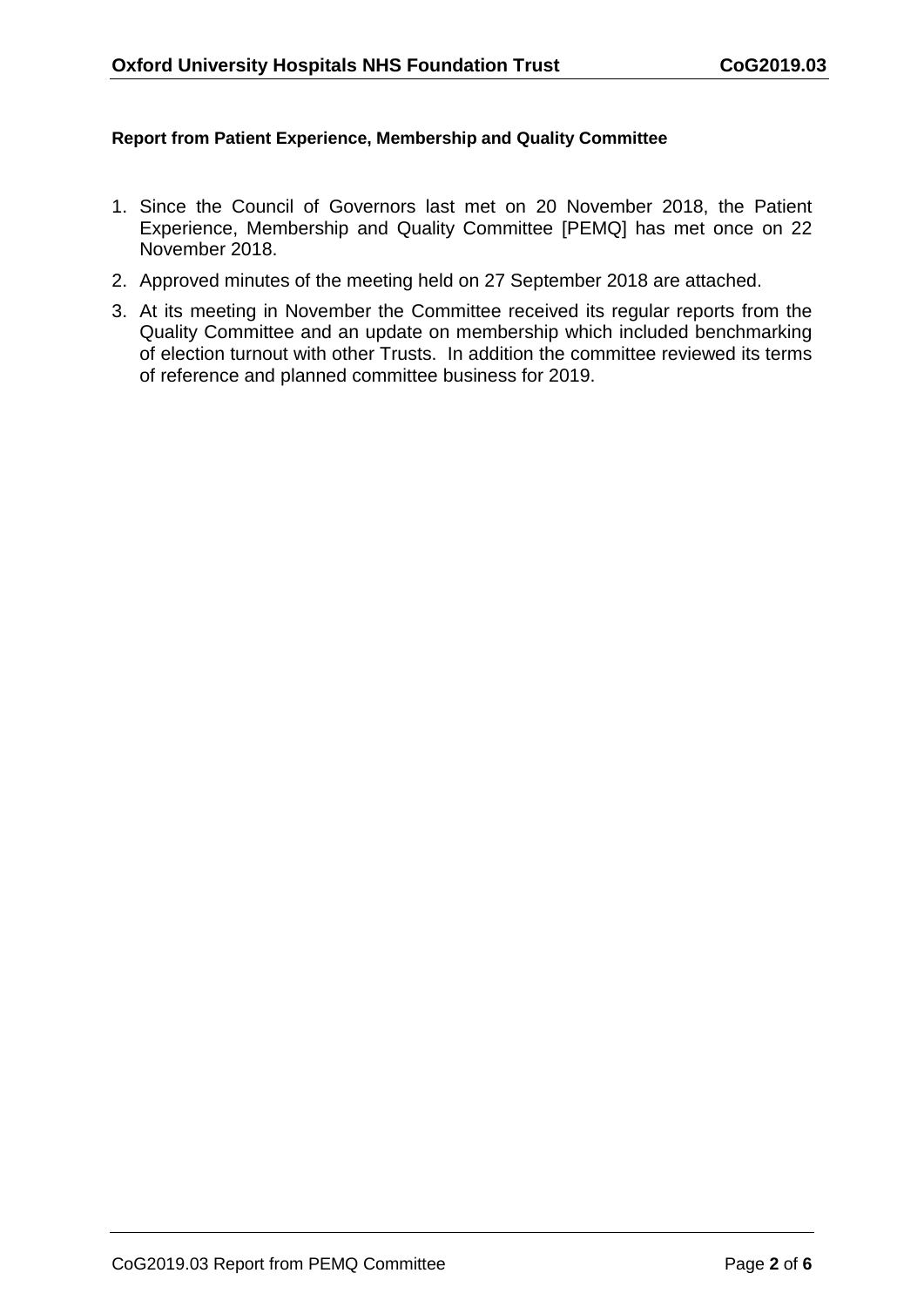# **Council of Governors' Patient Experience, Membership and Quality Committee**

Minutes of the meeting held on Thursday, 27 September 2018 at 10:30 in the Boardroom, Level 3, John Radcliffe Hospital.

| <b>Present:</b>   | Sally-Jane Davidge                                                                                               | <b>SJD</b>                        | Buckinghamshire,<br><b>Public</b><br>Governor,<br>& Gloucestershire<br>Berkshire, Wiltshire<br>[Chair]                                                                                                            |
|-------------------|------------------------------------------------------------------------------------------------------------------|-----------------------------------|-------------------------------------------------------------------------------------------------------------------------------------------------------------------------------------------------------------------|
|                   | <b>Arthur Boylston</b><br><b>Jill Haynes</b><br>Anita Higham<br><b>Jules Stockbridge</b><br><b>Steve Candler</b> | AB<br>JH<br>AH<br>JS<br><b>SC</b> | <b>Public Governor, South Oxfordshire</b><br>Public Governor, Vale of the White Horse<br><b>Public Governor, Cherwell</b><br><b>Staff Governor, Clinical</b><br>Public Governor, Rest of England & Wales          |
| In<br>Attendance: | Chipo Kazoka                                                                                                     | <b>SP</b>                         | Interim Head of Corporate Governance                                                                                                                                                                              |
|                   | <b>Caroline Rouse</b>                                                                                            | CR                                | <b>Foundation Trust Governor and</b><br>Membership Manager                                                                                                                                                        |
|                   | <b>Caroline Heason</b>                                                                                           | <b>CH</b>                         | <b>Head of Adult Safeguarding</b>                                                                                                                                                                                 |
|                   | <b>Scott Lambert</b><br>Naomi Roberts<br>Ella Reeves<br><b>Mark Britton</b><br>Daisy Camiwet                     | SL<br>NR<br>ER<br>MВ<br>DC        | <b>YiPpEe Co-ordinator</b><br>Patient Information and Interpreting Officer<br><b>Patient Experience Manager</b><br><b>Patient Experience Co-ordinator</b><br><b>Patient Engagement and Involvement</b><br>Manager |
| <b>Apologies:</b> | <b>Neil Scotchmer</b>                                                                                            | <b>NS</b>                         | Deputy Head of Corporate Governance                                                                                                                                                                               |

## **CoGPEMQ/18/09/01 Welcome, apologies and declarations of interest**

Apologies were received as noted above.

## **CoGPEMQ/18/09/01 Minutes of the Meeting held on 26 July 2018**

The minutes of the meeting held on 26 July 2018 were approved as a correct record subject to the following amendments being made:

• Lewis and Emily attended the meeting and should be recorded as having done so.

## **CoGPEMQ/18/09/01 Matters Arising**

The Committee agreed to close all the actions that had arisen out of the meeting. It was noted that the notes, presentation and links to be circulated had been sent round (p5) and that the revision of children's appointment letters (p8) was not a high priority at this stage.

## **CoGPEMQ/18/09/04Report from the Quality Committee Chairman**

#### Quality Committee Chairman's Report

DM provided his regular report, highlighting the following key issues for the Committee: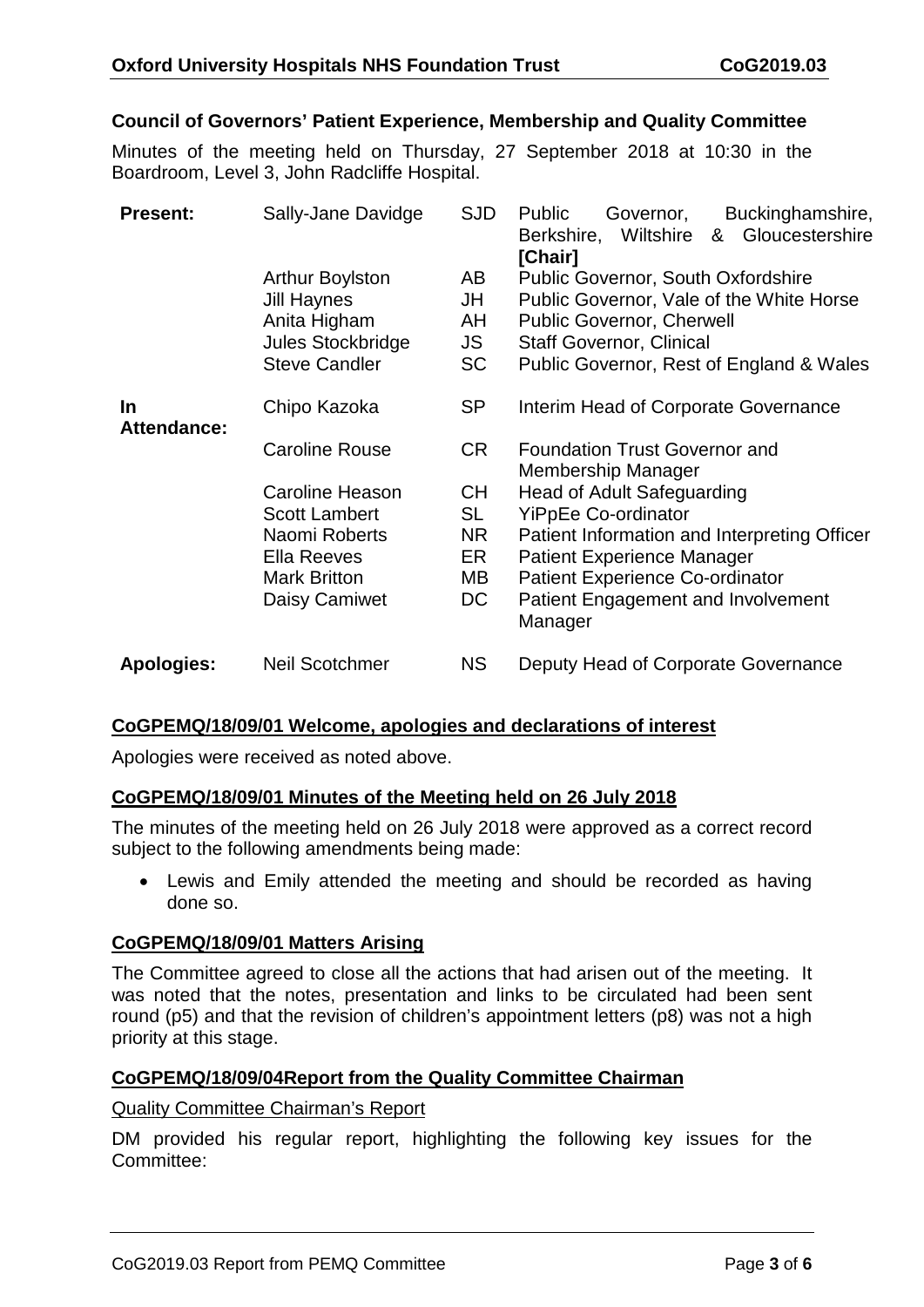- Quality Committee Meeting of 8 August 2018: The agenda for this meeting was the extensive and the reasons for this were explained.
- Safe Staffing: The challenges that the Trust was addressing in order to maintain safe staffing levels were outlined. The need for the Board Quality Committee to remain vigilant in its scrutiny of key quality indicators during current operational and financial pressures was identified.
- Infection Prevention and Control: The importance that the Trust attaches to basic hand hygiene as a key component of infection prevention and control was underscored.
- Harm Reviews: It was noted that in future harm reviews concerning long waits would include details on psychosocial aspects of harm.

# Quality Report

DM highlighted the following key issues from this report:

- Harm Reviews (from extended waits) were to be regularly discussed at the Quality Committee's meetings.
- The information contained in the charts related to Serious Incidents Requiring Investigation (SIRIs) on p19 of the report was to be subjected to further scrutiny. The Acting Medical Director would be looking into these in order to ensure that they were approached in a systematic manner.
- Learning from Deaths: The Trust was yet to confirm deaths caused by medical failure. It was noted that structured reviews had been in place since Quarter 3 2017/2018. Learning points from Q4 were provided to the Board, and those from Q1 2018/2019 were due to be provided in the November Board Report.
- Staffing Levels: Challenges in this regard were being well-managed by the Chief Nurse. This was recognised to be a problem across the whole of the NHS and the extent to which it was affecting the Trust in nursing and midwifery was underscored.
- Pressure Ulceration: There had been a change to the way that this was to be reported to the Quality Committee which was also assured that this matter was being closely watched by the Tissue Viability Team.
- Open Visiting: This is being rolled out with the expectation that it will help to ameliorate the car parking challenges experienced at the JR hospital site.
- Junior Doctors: Neurosurgery and ENT (Ear Nose and Throat) were the areas where incidences of junior doctors working beyond their prescribed weekly hours were most significant. The Committee also noted that there were a number of possible factors that contributed to junior doctors' emigration to destinations such as Australia and of reasons that they chose not to return to England.
- Clinical Audit: It was noted that the number of patients receiving appropriate thromboprophylaxis had risen to 98.7% in April 2018, well above the 95% standard. Professor Mant reminded the Committee that this had been an area that had previously received scrutiny from governors.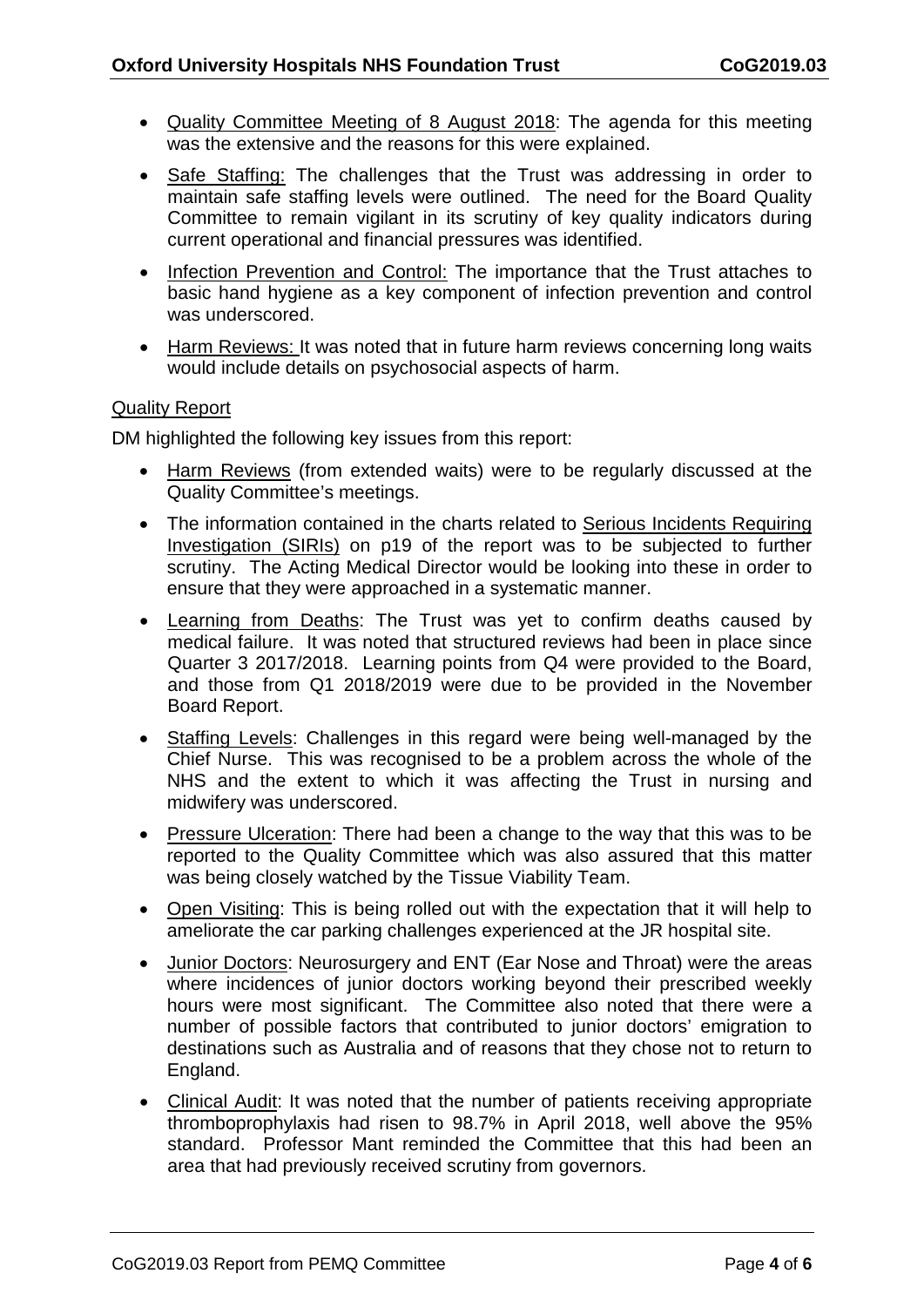In discussion, the Committee:

- agreed that it would be a good idea to compare the results of the National Inpatient Survey with those of the results of the Staff Survey, to see if there was any correlation between staff satisfaction and patient satisfaction in the same of the Trust. DM indicated that he hoped to set this process in motion.
- received an explanation from DM on the undertakings that the Trust had made to NHS Improvement (NHSI) as part of its regulatory oversight of the Trust; the areas they covered and; what they entailed for the Trust.

# **CoGPEMQ/18/09/05 Update from the Trust Patient Experience Team**

CH led the presentation on this agenda item, with members of the Patient Experience Team providing input on various elements. It was interspersed with discussions from members of the Committee and included the following highlights:

- a profile of complaints between 2014 and 2018;
- the work of the Patient Experience Team (PET) in ensuring that complaints were supported was underscored;
- the PET is to report to the next Quality Committee with a focus on car parking;
- changes had been made to the way patient experience reports were presented to Board and these had been well received;
- the Trust had performed well on the (adult) Family and Friends Test (FFT). This was an area which had been covered in an external audit at the request of governors;
- the Trust had received strong positive feedback on the attitude of its staff;
- the Trust's low response rate on the (children's services) FFT was explained;
- the Committee were informed about the Trust's performance in the Equality and Diversity Standard (EDS) 2 assessment that was carried out in 2016;
- open visiting was due to officially go live on Monday 1 October with an interview to be given on Radio Oxford that day;
- a report on Interpreting and Translation services was received;
- clinical patient information leaflets were now to be overseen at divisional level, to streamline, control and speed up the production process;
- A report was provided on the dementia information cafes that were hosted by the Patient Experience Team;
- the goals that PET members had set for the future were shared with the Committee; and
- the Committee heard a report on the Children's National Inpatient Survey results, and an update on actions taken in response to these.

In discussion, the Committee:

- agreed that its members could share the information covered in the presentation with their constituents;
- was pleased to note the candour with which the PET members were able to talk about some of the challenges that they experienced;